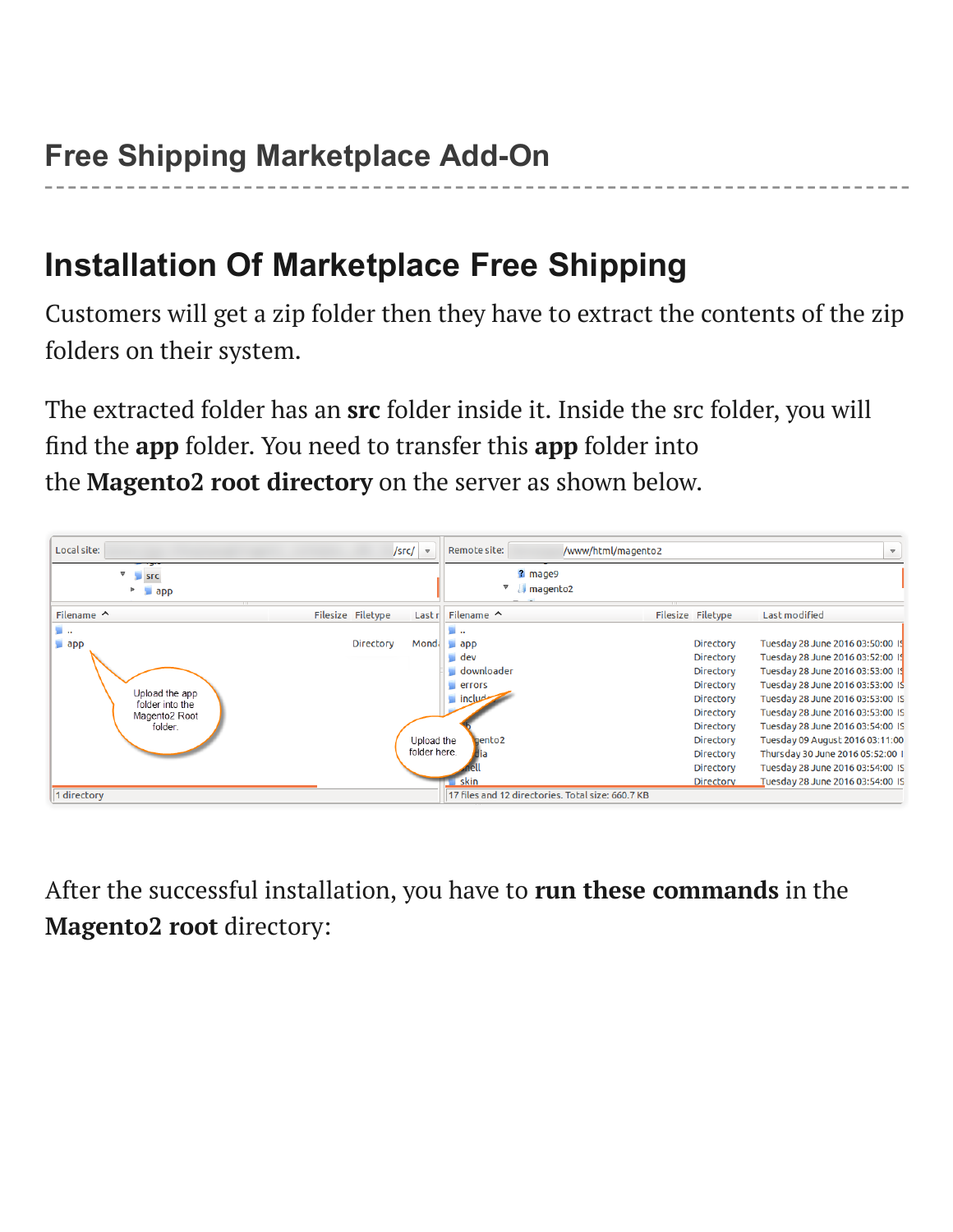**First command** – php bin/magento setup:upgrade



**Second Command –** php bin/magento setup:di:compile



**Third Command –** php bin/magento setup:static-content:deploy



After running the commands, you have to flush the cache from Magento admin panel by navigating through->**System**->**Cache management** as shown below.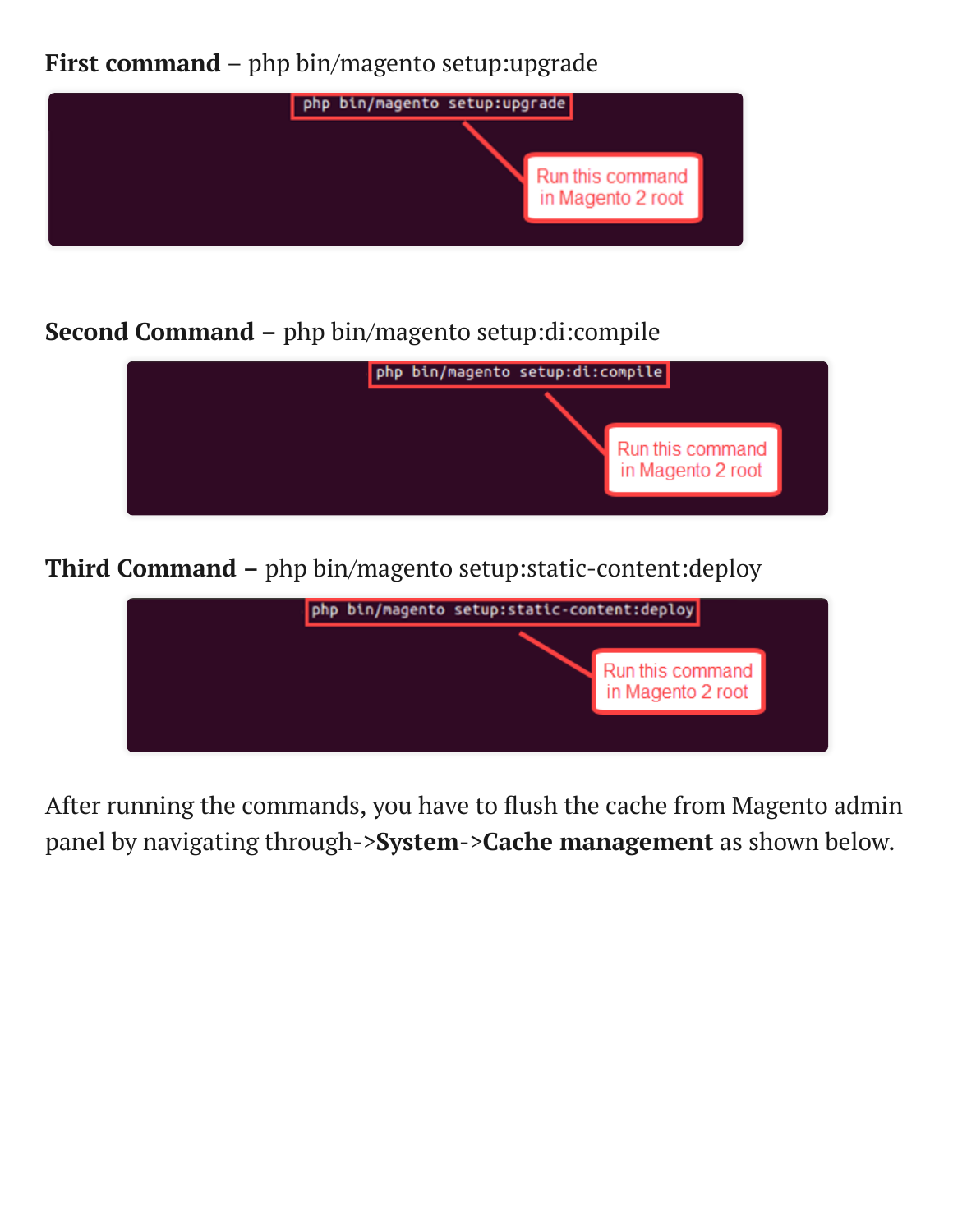| <b>Cache Management</b>                                                                                              |                                       | $\mathbf 1$ admin $\mathbf 7$                                             |                            |  |                            |  |  |  |  |  |
|----------------------------------------------------------------------------------------------------------------------|---------------------------------------|---------------------------------------------------------------------------|----------------------------|--|----------------------------|--|--|--|--|--|
|                                                                                                                      |                                       |                                                                           | <b>Flush Cache Storage</b> |  | <b>Flush Magento Cache</b> |  |  |  |  |  |
| Flush cache.<br>12 records found (12 selected)<br>Refresh<br><b>Submit</b><br>$\overline{\mathbf{v}}$<br>Select all. |                                       |                                                                           |                            |  |                            |  |  |  |  |  |
| √ ▼                                                                                                                  | <b>Cache Type</b>                     | <b>Description</b>                                                        | <b>Tags</b>                |  | <b>Status</b>              |  |  |  |  |  |
| $\checkmark$                                                                                                         | Configuration                         | Various XML configurations that were collected across modules and merged. | <b>CONFIG</b>              |  | <b>DISABLED</b>            |  |  |  |  |  |
| $\checkmark$                                                                                                         | Layouts                               | Layout building instructions.                                             | LAYOUT_GENERAL_CACHE_TAG   |  | <b>DISABLED</b>            |  |  |  |  |  |
| $\checkmark$                                                                                                         | <b>Blocks HTML output</b>             | Page blocks HTML.                                                         | <b>BLOCK_HTML</b>          |  | <b>DISABLED</b>            |  |  |  |  |  |
| ✓                                                                                                                    | <b>Collections Data</b>               | Collection data files.                                                    | <b>COLLECTION_DATA</b>     |  | <b>DISABLED</b>            |  |  |  |  |  |
| $\checkmark$                                                                                                         | <b>Reflection Data</b>                | API interfaces reflection data.                                           | <b>REFLECTION</b>          |  | <b>DISABLED</b>            |  |  |  |  |  |
| ᢦ                                                                                                                    | Database DDL operations               | Results of DDL queries, such as describing tables or indexes.             | DB_DDL                     |  | <b>DISABLED</b>            |  |  |  |  |  |
| $\checkmark$                                                                                                         | EAV types and attributes              | Entity types declaration cache.                                           | EAV                        |  | <b>DISABLED</b>            |  |  |  |  |  |
| $\checkmark$                                                                                                         | <b>Integrations Configuration</b>     | Integration configuration file.                                           | <b>INTEGRATION</b>         |  | <b>DISABLED</b>            |  |  |  |  |  |
| $\checkmark$                                                                                                         | <b>Integrations API Configuration</b> | Integrations API configuration file.                                      | INTEGRATION_API_CONFIG     |  | <b>DISABLED</b>            |  |  |  |  |  |
| $\checkmark$                                                                                                         | Page Cache                            | Full page caching.                                                        | <b>FPC</b>                 |  | <b>DISABLED</b>            |  |  |  |  |  |
| $\checkmark$                                                                                                         | Translations                          | <b>Translation files.</b>                                                 | <b>TRANSLATE</b>           |  | <b>DISABLED</b>            |  |  |  |  |  |
| $\checkmark$                                                                                                         | <b>Web Services Configuration</b>     | REST and SOAP configurations, generated WSDL file.                        | <b>WEBSERVICE</b>          |  | <b>DISABLED</b>            |  |  |  |  |  |
| <b>Additional Cache Management</b>                                                                                   |                                       |                                                                           |                            |  |                            |  |  |  |  |  |
| <b>Flush Catalog Images Cache</b><br>Pregenerated product images files                                               |                                       |                                                                           |                            |  |                            |  |  |  |  |  |
| Flush JavaScript/CSS Cache<br>Themes JavaScript and CSS files combined to one file.                                  |                                       |                                                                           |                            |  |                            |  |  |  |  |  |
| <b>Flush Static Files Cache</b><br>Preprocessed view files and static files                                          |                                       |                                                                           |                            |  |                            |  |  |  |  |  |

## **Configuration For Multi-Lingual Support**

For the **multilingual** support, the admin will navigate through **Store- >Configuration->General ->Locale Options** then select the **locale** as German (the language into which admin wants to translate his store content).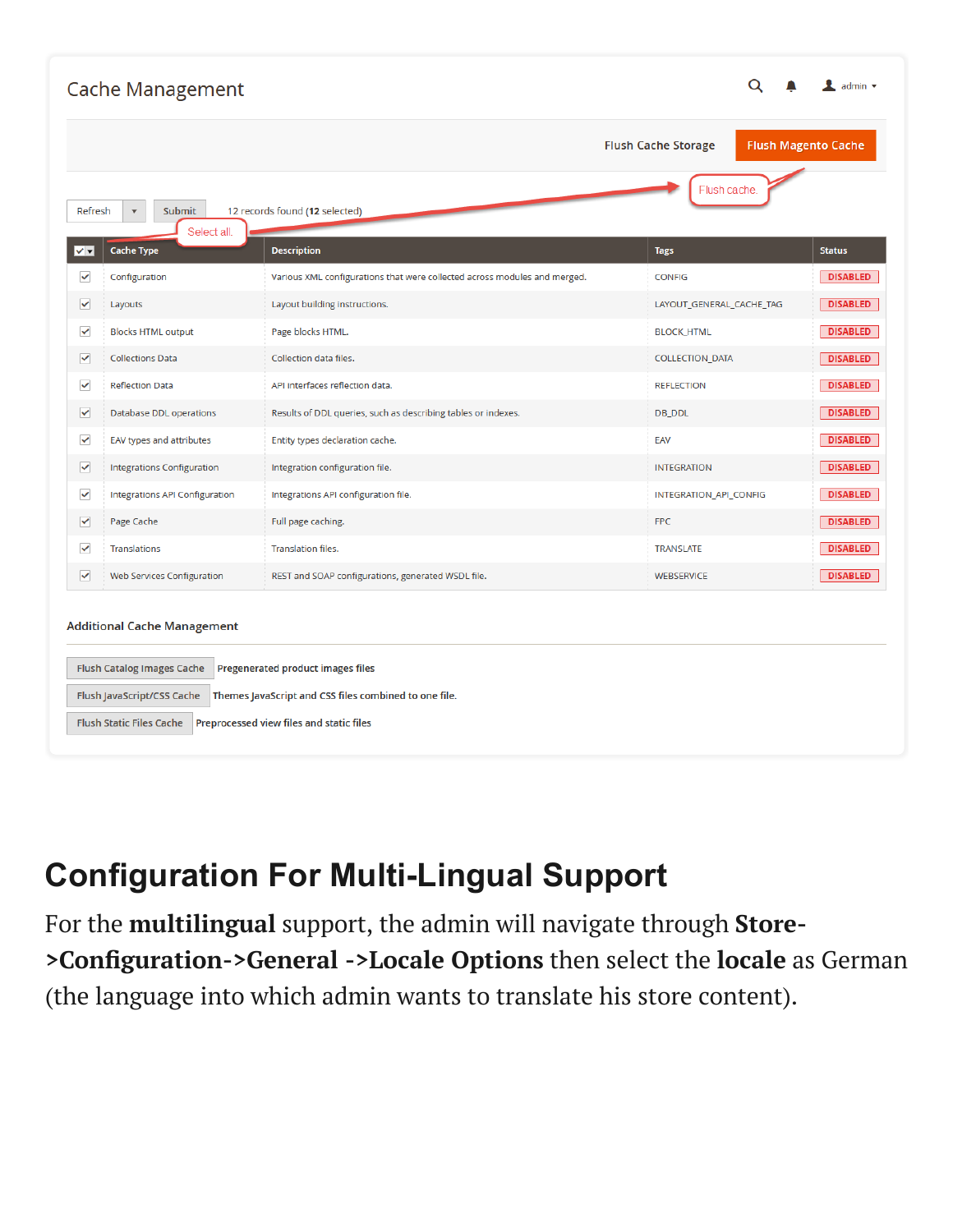| 价                                                                  | Configuration                               |                          |                                          |                                                                         |                    |  |
|--------------------------------------------------------------------|---------------------------------------------|--------------------------|------------------------------------------|-------------------------------------------------------------------------|--------------------|--|
| $\mathbf{z}$<br>DASHBOARD<br>O<br>MARKETPLACE<br><b>MANAGEMENT</b> | 0<br><b>Store View:</b><br>Default Config v |                          |                                          |                                                                         | <b>Save Config</b> |  |
| \$<br><b>SALES</b>                                                 | <b>WEBKUL</b><br>$\checkmark$               | <b>Country Options</b>   |                                          |                                                                         | $\odot$            |  |
| Ŵ<br><b>PRODUCTS</b>                                               | <b>GENERAL</b><br>$\boldsymbol{\wedge}$     | <b>State Options</b>     |                                          | Here store selected<br>locale option is German,<br>move CSV file inside | $\odot$            |  |
| ň<br><b>CUSTOMERS</b>                                              | General                                     | <b>Locale Options</b>    |                                          | magento>app>locale><br>de DE                                            | $\odot$            |  |
| H<br><b>MARKETING</b>                                              | Web                                         | Timezone                 | <b>GMT (UTC)</b>                         | [WEBSITE]<br>$\overline{\mathbf{v}}$                                    |                    |  |
| $\square$<br><b>CONTENT</b>                                        | Design                                      |                          | Locale<br>German (Germany)               | [STORE VIEW]<br>$\blacktriangledown$                                    |                    |  |
| d.<br><b>REPORTS</b>                                               | <b>Currency Setup</b>                       | <b>Weight Unit</b>       | Ibs                                      | $\mathbf{v}$<br>[STORE VIEW]                                            |                    |  |
| 個<br><b>STORES</b>                                                 | <b>Store Email Addresses</b>                | <b>First Day of Week</b> | Sunday                                   | $\overline{\mathbf{v}}$<br>[STORE VIEW]                                 |                    |  |
| ❖<br>SYSTEM                                                        | Contacts<br>Reports                         | <b>Weekend Days</b>      | Sunday<br>Monday<br>Tuesday<br>Wednesday | [STORE VIEW]                                                            |                    |  |
| Ô<br>FIND PARTNERS<br>& EXTENSIONS                                 | <b>Content Management</b>                   |                          | Thursday<br>Friday<br>Saturday           |                                                                         |                    |  |
|                                                                    | <b>New Relic Reporting</b>                  |                          |                                          |                                                                         |                    |  |

## **Marketplace Free Shipping Translation**

If a user wants to translate their module from English to German then they need to follow the path **app/code/Webkul/Mpfreeshipping/i18n** in their unzipped folder and will get a CSV file with name "en\_US.csv". Now they will rename that CSV as "de\_DE.csv" and translate all right side content after the comma in the German language.

After editing the CSV, save it and then upload it to the path **app/code/Webkul/Mpfreeshipping/i18n** where they have installed Magento2 on the server. The module will get translated into the German Language. It supports both **RTL** and **LTR** languages.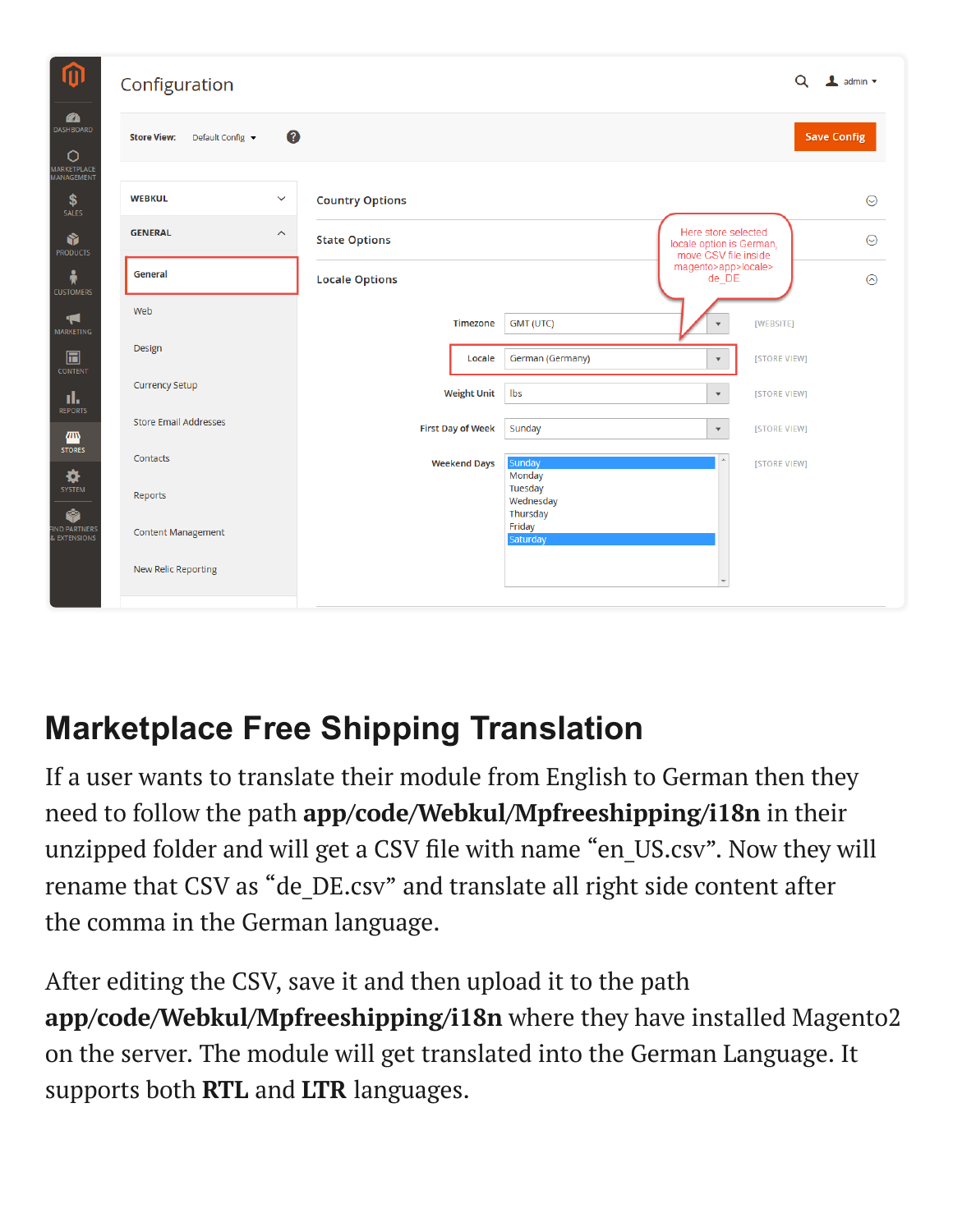



## The user can edit the CSV like the image below.